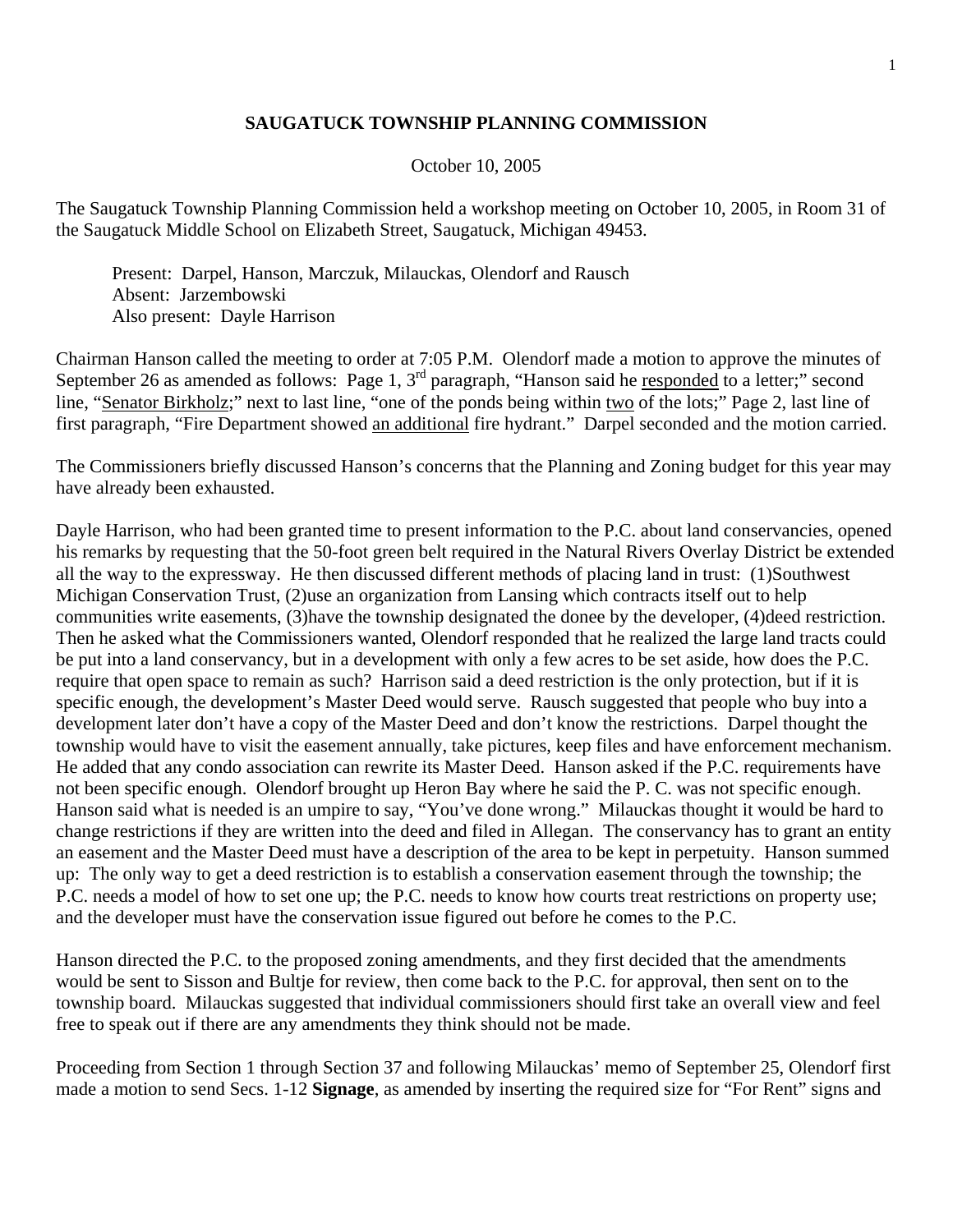by rewriting and rearranging Sec. 40-634 (f) as per Milauckas' memo of September 25, to Planner Sisson and Atty Bultje for final mark-up. Rausch seconded and the motion carried.

**Private Roads:** Hanson informed the P.C. that Z. A. Ellingsen wanted to know when the P.C. will authorize the private roads in relation to when he does land divisions because he has a 45-day time limit to execute the divisions. Therefore, Sec. 40-658 (a) was amended to substitute "Zoning Administrator" for "Planning Commission." Sec. 40-658 (c) was amended to read "serving five or more lots or parcels." The second introductory paragraph of Sec. 40-658 (d) was amended to read "The Planning Commission may also require two or more means of access." Olendorf made a motion to send Sec. 13 Private Roads as amended this evening to Planner Sisson and Atty Bultje. Rausch seconded and the motion carried.

**Accessory Buildings**: Discussion centered on the exemption of farm buildings from Sec. 40-631. Darpel said he did not like farm buildings closer than 140 feet from the roadway, but Milauckas pointed out that this was not discussed at the public hearing. Hanson said he would find out from Bultje if a change could be made anyway. As per Milauckas' memo Sec. 40-631-7b was rewritten and the following subsections made to comform, (e) being deleted. Also Sec. 40-631-2 was amended to read "One detached accessory living unit may be permitted by the Zoning Administrator (instead of "by SAU")..." Darpel made a motion to send Secs. 14, 15, and 16 Accessory Buildings as amended this evening to Planner Sisson and Atty Bultje for review. Marczuk seconded and the motion carried.

**Tree Preservation**: It was decided to omit the High Risk Erosion Areas from Sec. 17 as recommended by Milauckas' memo. Milauckas made a motion, seconded by Olendorf, to send Sec. 17 as amended this evening to Planner Sisson and Atty Bultje for review. The motion carried.

**Outdoor Lighting Design Standards**: Marczuk made a motion to send Sec. 18, as amended by inserting "with General Standards" at the end of the first sentence in Sec.40-649 (c) (1), to Planner Sisson and Atty Bultje for review. Milauckas seconded and the motion carried.

**R-4 Lakeshore Open Space Zoned District**: In Sec. 40-341 the sentence which states "At the option of the developer and unless superceded by state regulatory statute, flexibility to permit modest density increases," the P.C. added "up to 20%." A note was also added to the effect that land in the Critical Sand Dune Area and land designated unbuildable by the state is not to be included in calculating the base number of dwelling units. Hanson will ask Bultje to find a map showing lands designated by the state as Critical Sand Dune in Saugatuck Township. Zoning Ordinance Section 49-344 was corrected to 40-344 and the content streamlined. Milauckas made a motion to send Secs. 19, 20, and 21 as amended this evening to Planner Sisson and Atty Bultje for review. Olendorf seconded and the motion carried.

**Building Design Standards**: Olendorf made a motion to send Secs. 22-28 without amendment to Planner Sisson and Atty Bultje for review. Rausch seconded and the motion carried.

**Landscaping, Access Management, Reduction of C-3 Interchange Commercial Zoned District and Interstate Transportation Overlay District**: Rausch made a motion to send Secs. 29-37 as amended to correct Zoning Ordinance Section Number to Planner Sisson and Atty Bultje for review. Darpel seconded and the motion carried.